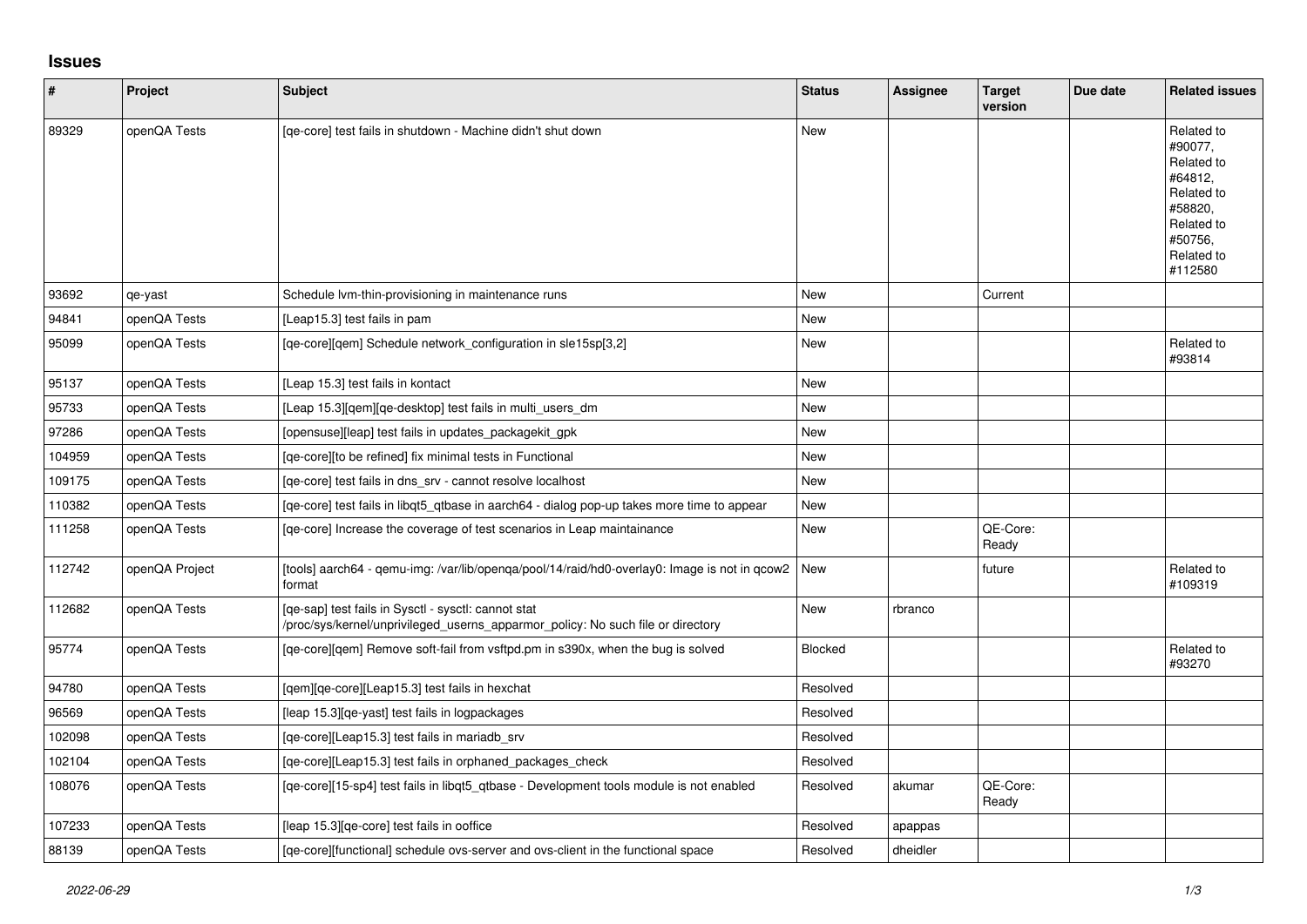| $\pmb{\#}$ | Project               | <b>Subject</b>                                                                                                                   | <b>Status</b> | Assignee  | <b>Target</b><br>version | Due date | <b>Related issues</b>                                                  |
|------------|-----------------------|----------------------------------------------------------------------------------------------------------------------------------|---------------|-----------|--------------------------|----------|------------------------------------------------------------------------|
| 68788      | openQA Tests          | [qe-core][qem][maint][firefox]test fails in firefox                                                                              | Resolved      | dzedro    | OE-Core:<br>Ready        |          |                                                                        |
| 95530      | openQA Tests          | [Leap15.3][gem][opensuse][kde] test fails sporadically in dolphin                                                                | Resolved      | favogt    |                          |          |                                                                        |
| 97187      | openQA Tests          | [Leap 15.3][qe-core] test fails in sshd                                                                                          | Resolved      | geor      | QE-Core:<br>Ready        |          |                                                                        |
| 98307      | openQA Infrastructure | Many jobs in o3 fail with timeout exceeded on opengaworker1 auto review:"timeout: setup<br>exceeded MAX_SETUP_TIME":retry size:M | Resolved      | mkittler  | Ready                    |          | Related to<br>#96557,<br>Related to<br>#81828,<br>Related to<br>#97658 |
| 110656     | openQA Tests          | [ge-core] test fails in orphaned packages check - missing libpeas-loader-python                                                  | Resolved      | mloviska  | QE-Core:<br>Ready        |          | Related to<br>#111144                                                  |
| 112169     | openQA Tests          | [ge-core] test fails in zdup - ls: cannot access /dev/disk/by-label                                                              | Resolved      | mloviska  | QE-Core:<br>Ready        |          | Related to<br>#108692                                                  |
| 112739     | openQA Tests          | [qe-core] test fails in multipath - activation of multipath is expected                                                          | Resolved      | mloviska  | QE-Core:<br>Ready        |          |                                                                        |
| 112997     | openQA Tests          | [ge-core] test fails in groupwise - groupwise core dumps                                                                         | Resolved      | mloviska  | QE-Core:<br>Ready        |          |                                                                        |
| 68447      | openQA Tests          | [qam][maint][docker][podman][sprint]test fails in podman                                                                         | Resolved      | punkioudi |                          |          |                                                                        |
| 68660      | openQA Tests          | [qam][maint][yast2]test fails in yast2_storage_ng, yast2_keyboard, yast2_instserver                                              | Resolved      | punkioudi |                          |          |                                                                        |
| 68899      | openQA Tests          | [gam][maint][tomcat]test fails in tomcat                                                                                         | Resolved      | punkioudi |                          |          |                                                                        |
| 86072      | openQA Tests          | [ge-core][gem] Test openvswitch-ipsec and openvswitch-pki                                                                        | Resolved      | punkioudi |                          |          |                                                                        |
| 93814      | openQA Tests          | [qe-core][qem] Schedule network_hostname in maintenance runs                                                                     | Resolved      | punkioudi | QE-Core:<br>Ready        |          | Related to<br>#95099                                                   |
| 70642      | openQA Tests          | test fails in apache                                                                                                             | Resolved      | punkioudi |                          |          |                                                                        |
| 86075      | openQA Tests          | [qe-core][qem] Test openvswitch-vtep                                                                                             | Resolved      | punkioudi | QE-Core:<br>Ready        |          |                                                                        |
| 87739      | openQA Tests          | [ge-core][functional]test fails in zypper ar                                                                                     | Resolved      | punkioudi |                          |          |                                                                        |
| 87766      | openQA Tests          | [ge-core][functional] test fails in java                                                                                         | Resolved      | punkioudi |                          |          | Related to<br>#73240                                                   |
| 92842      | openQA Tests          | [qem][qe-core] yast2_keyboard is failing                                                                                         | Resolved      | punkioudi |                          |          |                                                                        |
| 93264      | openQA Tests          | [qe-core][qem] Add journald_fss, openvswitch_ssl, vsftpd tests to QEM                                                            | Resolved      | punkioudi | QE-Core:<br>Ready        |          |                                                                        |
| 93270      | openQA Tests          | [qe-core][qem] Schedule vsftpd in s390x runs                                                                                     | Resolved      | punkioudi | QE-Core:<br>Ready        |          | Related to<br>#95774                                                   |
| 94810      | openQA Tests          | [Leap15.3] [gem] [ge-core] test fails in gam zypper patch                                                                        | Resolved      | punkioudi | QE-Core:<br>Ready        |          |                                                                        |